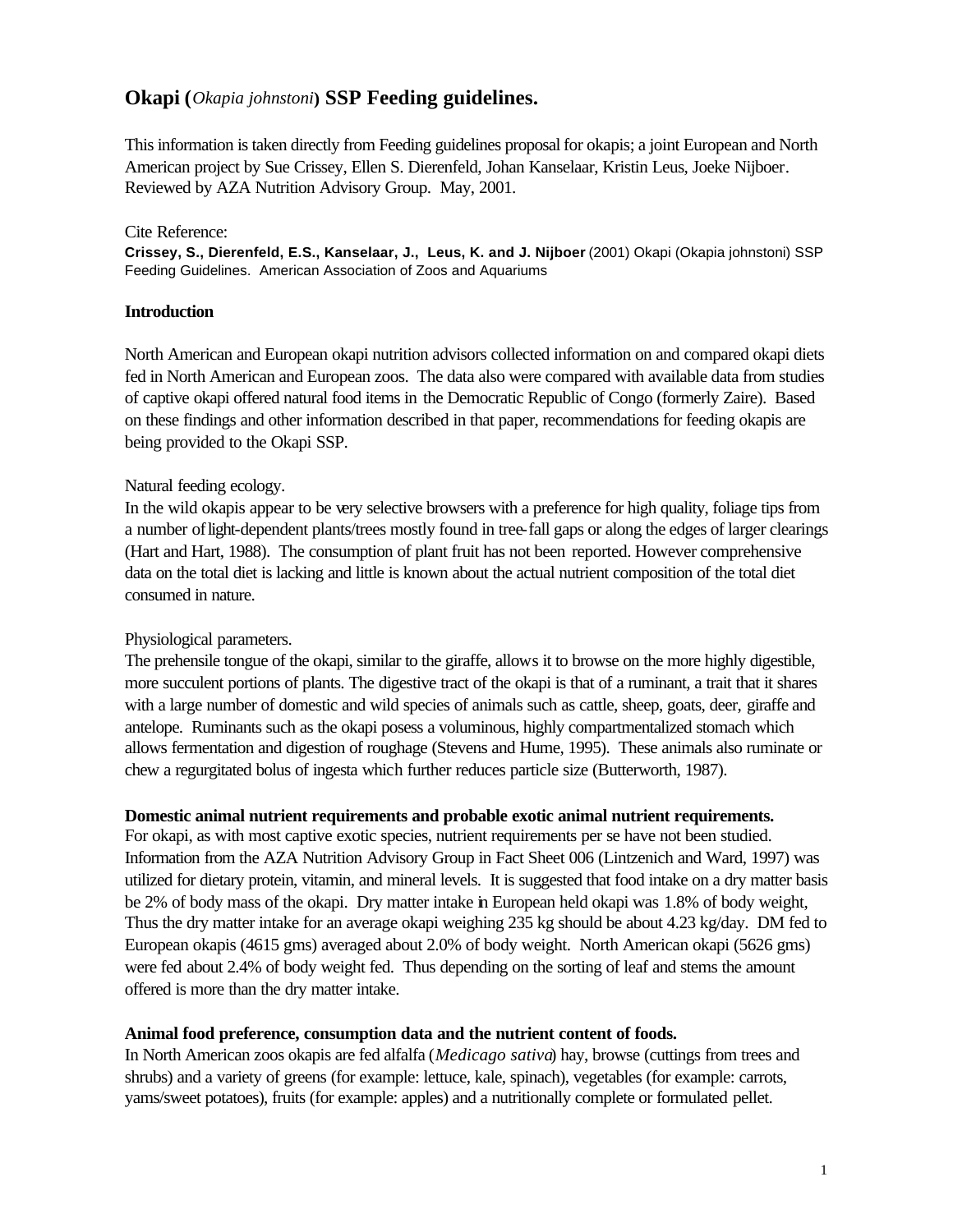A number of behavioral studies have been performed with captive and free-ranging okapis. None have focused specifically on okapi food interactions. Given this species' special adaptions for procuring and digesting food, manipulation of browse and rumination are important considerations in selecting the physical form of food items offered. This highlights the importance of offering forage items that can be manipulated by the tongue, and long fiber fractions, from hay and browse conducive to proper rumination.

#### **Diet recommendations**

These nutrient guidelines are for the entire diet fed to okapis (see Table). These nutrients should be provided by a combination of foods including: commercial pellet, hay/forage and produce and browse.

With respect to food groups offered, the diet should consist of at least 25% pelleted diet and at least 50% of alfalfa and browse should be fed. Zero to no more than 25%, by weight, of the total diet intake should consist of produce.

#### Water and salt

While not studied specifically it is required that all okapi must have access to good quality water available at all times. Additionally, it is recommended that okapi have available as an iodized salt (NaCl) block. A trace mineral block is not necessary with this diet regime.

#### **Produce**

Produce is not required in the diet. Free-ranging okapi do not consume fruits or produce type foods. There is no behavioral need identified for offering produce to okapis. However, some animal managers use small amounts of produce as reinforcement in training sessions or to hide oral medications. Produce in the diet has no apparent harmful effects unless provided at level that would interfere with the consumption of the nutritionally important foods or at a level that would cause dilution of the nutrients in the total diet. Thus, the quantity of produce in the diet can be zero up to 25% on an as-offered basis.

#### **Commercial Pellets (often called grain)**

Because it is felt that commercial pellets/grain can provide the nutrients lacking in hay, at least 25% of the total diet should be pellets that are formulated to compliment the nutrients in hay. It is essential that each holding institution routinely chemically analyze their hay. Protein, fat, some of the vitamins and all minerals must be supplied in adequate amounts to these animals daily. Specifications for pellet manufacture must insure that these nutrients are included. To provide a total diet that meets the guidelines in the Table, the following is a suggested formula for nutrient composition of the pellet/grain: Crude protein 17.0 %, lysine 0.8 %, NDF 20-35%, ADF 13- 18 %, crude fat 3.0 %, linoleic acid 1,0 % and ash 7.0 %. Recommended levels for minerals are Ca 0.65-0.90 % (maximum when fed alfalfa hay in addition to the pellet), P 0.65 -0.9 %, Na 0.3 %, K 1.1 %, Mg 0.2 %, S 0.2 %, Zn 135 ppm, Cu 20-30 ppm, Fe 100 ppm, Co 0.35 ppm, Se 0.3 ppm and Mn 90 ppm. Advised minimal levels for vitamins are: thiamin 8 ppm, riboflavin 9 ppm, pantothenic acid 20 ppm, niacin 40 ppm, choline 1200 ppm biotin 200 ppb, vitamin B12 20 ppb, vitamin A 5000 IU/kg, vitamin D3 1200 IU/kg and vitamin E 400 IU/kg*.*

#### **Forage (hay)**

At least 50% of the total diet fed should be a high quality (very leafy; >16% crude protein), alfalfa. Hay will provide nutrients as well as fiber needed for gut function. Quality should be determined by chemical analysis*.* Browse can be an important component of the diet and can actually replace some of the forage component if chemical composition is known and appropriate quantities are consumed.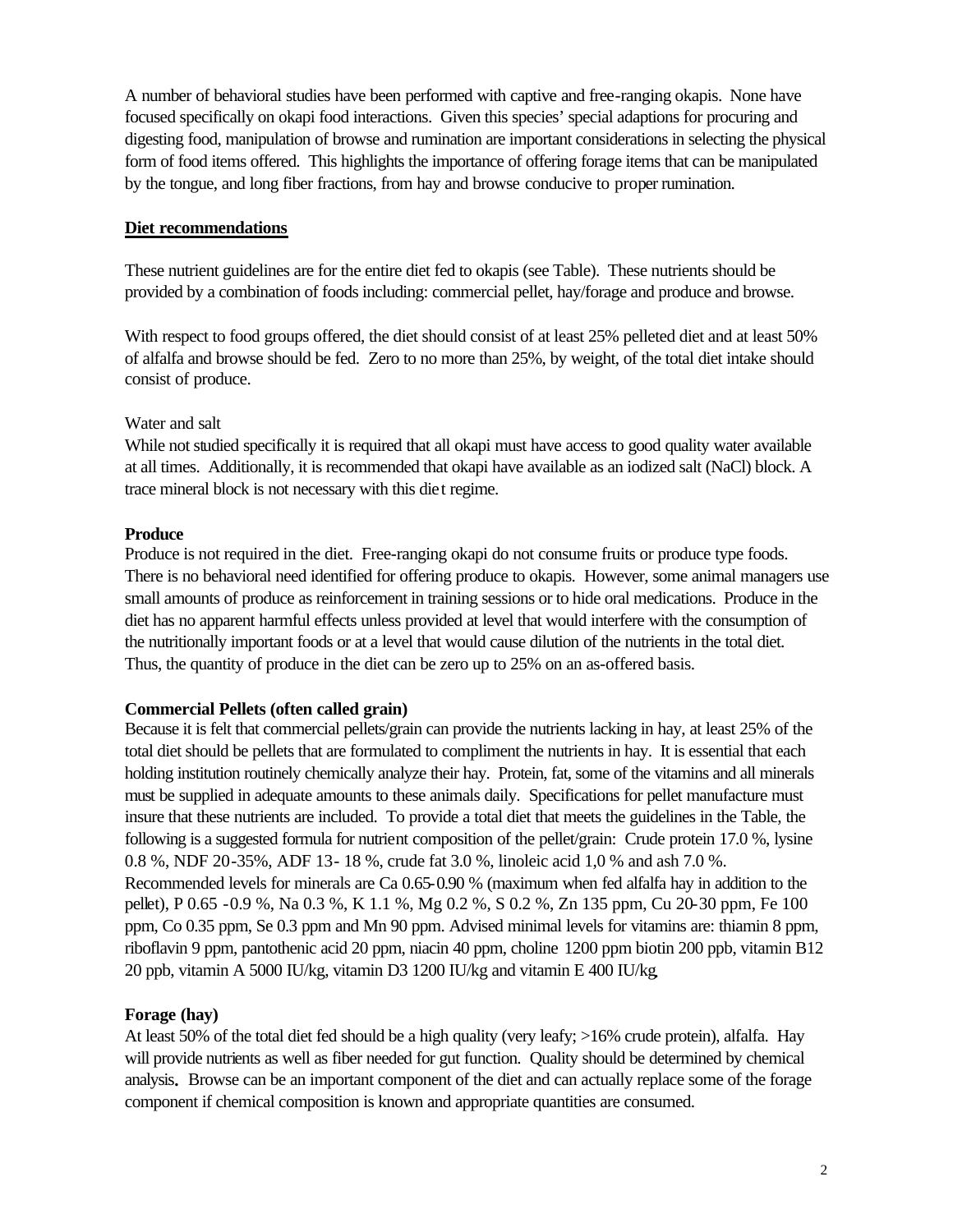# **Quantity offered and consumed**

Okapis should consume at least 1.8% of their body weight (in DM) daily. This means they must be offered more than this, from 2 to 2.4% of body weight. Depending on the quality of the hay, they may need more or less. Studies with okapi (Saambili and Ruf, 1995) have shown that lactating females in particular may require a greater intake. For growing and active animals, additional quantities may be offered. If hay quality is poor with respect to either nutrients or digestibility, more food must be consumed. However, since there is a limit to gut capacity, a high quality diet is important.

# **Literature cited**

Butterworth, M.H. Wild and domestic ungulates. Pp. 127-136 in Johnson, H.D. (ed). Bioclimatology and the adaptation of livestock. Elsevier Science Publishers B.V., Amsterdam, 1987.

Hart, J.A., Hart, T.B. A summary report on the behavior, ecology and conservation of the okapi (*Okapia johnstoni*) in Zaire. ACTA ZOOLOGICA ET PATHALOGICA ANTVERPIENSIA, 80:19-28, 1988

Lintzenich, B. A., Ward, A. M., Hay and pellet ratios: Considerations in feeding ungulates. Fact Sheet 006 in: Nutrition Advisory Handbook. September, 1997.

Saambili, K. and Ruf, K. Food and Water Intake variations during lactation peroids of two okapi at the Epulu Station. EPULU UPDATE dated 15 March 1995. White Oak Plantation, Yulee, FL